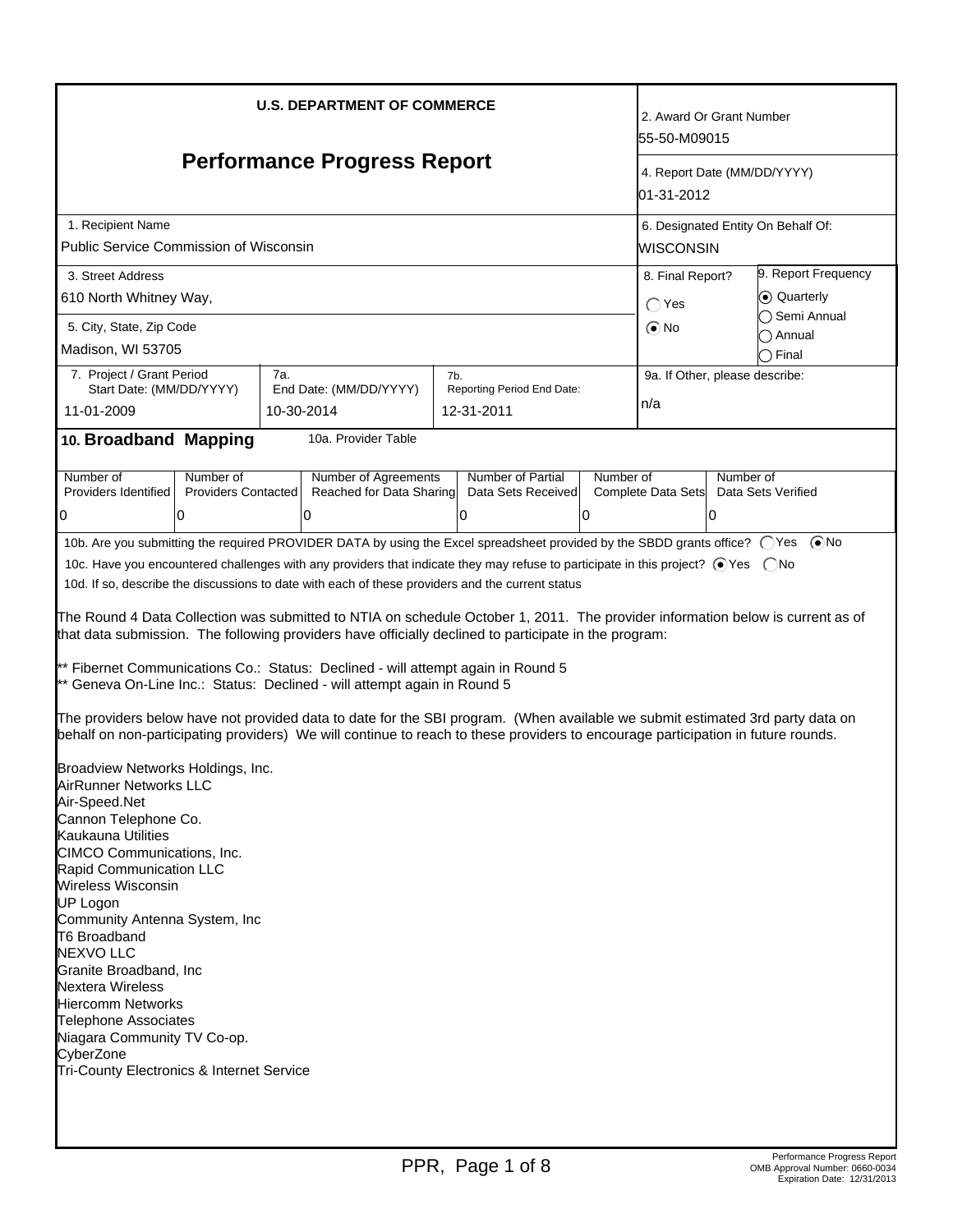10e. If you are collecting data through other means (e.g. data extraction, extrapolation, etc), please describe your progress to date and the relevant activities to be undertaken in the future

The LinkAMERICA team continues to follow consistent procedures within each of our four state projects. We augment provider and CAI data, when necessary, with coverage and speed information from third party sources. We do not substitute third party information for provider-supplied information, however, unless we can independently verify that the provider information is incorrect. Discrepancies between provider and third party data are investigated to ensure data accuracy.

If providers do not submit data, but we are able to verify infrastructure information through other sources, we use common engineering principles to estimate coverage and speed. We also collect user feedback (discussed below in the verification section) via locationspecific feedback mechanisms on the state interactive map.

10f. Please describe the verification activities you plan to implement

As described in past reports, the LinkAMERICA team uses consistent data verification procedures in each data collection round and across the four states within which we work. We add new verification procedures after they have been developed and tested. In general, we believe verification can be segmented into four categories/activities:

\*\* Third Party Data Comparison: As data arrives from providers we compare submissions against several commercial data sources to identify obvious anomalies or areas for further investigation. An example would be the comparison of an ILEC's reported coverage area boundaries with the legal exchange areas shown in the commercial ExchangeInfo data product. Coverage footprints of wireless providers are compared against AmericanRoamer database. This process occurs with each data collection round

\*\* Provider Validation: Check maps and other tools are produced at the beginning of each data collection round based upon prior round coverage reports. In the Round 4 collection period LinkAMERICA supplied providers with Check Maps in both GoogleEarth format, and PDF format. This flexibility gave Providers, that utilized the GoogleEarth format, the ability to update coverage boundaries directly within the check map file itself. This process will be continued with each subsequent data collection round

\*\* Data Format Verification: Proprietary and NTIA-supplied scripts are run against the data set prior to submission to ensure the data is properly formatted and will be fully received upon submittal. This process occurs with each data collection round.

\*\* Consumer Feedback/Verification: The LinkWISCONSIN interactive map contains a user feedback mechanism that identifies the precise coordinates of each point of feedback. In Q4 2011 this feature was enhanced allowing the feedback to be viewed as a display layer on the interactive map.

10g. Have you initiated verification activities?  $\bigcirc$ Yes  $\bigcirc$  No

10h. If yes, please describe the status of your activities

The above activities are performed in each data collection round. In addition, as explained above, in Q4 an expanded consumer feedback layer was developed and added to the state interactive map. This layer publicly displays the results from all user feedback and incorporates speed testing into the feedback form to help verify provider-reported speeds.

10i. If verification activities have not been initiated please provide a projected time line for beginning and completing such activities

Current verification activities will be enhanced over time as follows:

\*\* Improved user feedback form and display layer: As describe above, the new layer was added to the state interactive map to display the location of user feedback points. This additional information will help all users/consumers understand where provider -reported coverage may be questionable. It will also help the mapping team better identify areas for further investigation. The feature was released for public viewing in Q4 2011.

\*\* Mobile Wireless Broadband Drive Testing: This process will use a special device from a vendor to test signal strength and bandwidth/throughput on multiple mobile wireless signals at the same time. This technology will be used in areas where there is a large discrepancy between provider-reported coverage/speed and consumer-reported coverage/speed to determine the actual coverage and speed characteristics - commences in 2012.

\*\* Mobile Wireless Crowd Sourced Testing: This process will use a proprietary smart phone application, provided by an outside vendor, to constantly check signal strength and bandwidth/throughput on users' mobile phones. The application will be available on multiple phone platforms and will be downloadable by consumers in each LinkAMERICA state. It runs in the background on the consumer's phone and does not impact phone performance. Data is sent from the vendor to LinkAMERICA for use in validating provider coverage and speed reports - commences in 2012.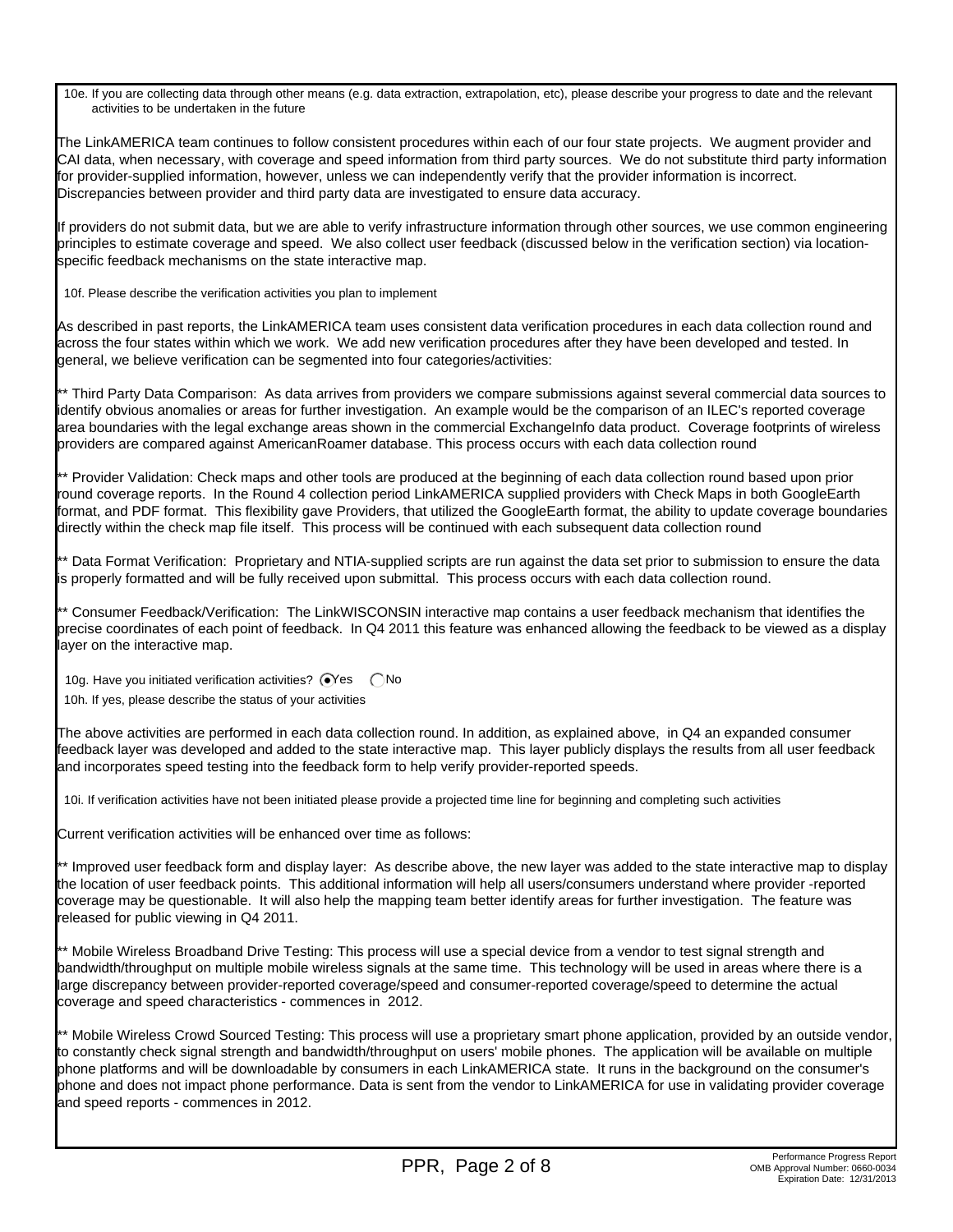## **Staffing**

10j. How many jobs have been created or retained as a result of this project?

An analysis of actual hours worked in Q4 2011 shows that the project resulted in 0.59 FTE jobs created/retained at the Prime Recipient and Sub Recipient level in that quarter. It should be noted that this figure does not include a substantial personnel contribution by the PSCW in order to meet matching fund requirements. It also does not include positions staffed by vendors involved in the project.

10k. Is the project currently fully staffed?  $\bigcirc$  Yes  $\bigcirc$  No

10l. If no, please explain how any lack of staffing may impact the project's time line and when the project will be fully staffed

n/a

10m. When fully staffed, how many full-time equivalent (FTE) jobs do you expect to create or retain as a result of this project? REFER TO 11L FOR A COMPLETE EXPLANATION REGARDING STAFFING.

| 10n. Staffing Table                                                                                                                        |                                                                     |                            |                               |                   |                 |                      |              |                   |
|--------------------------------------------------------------------------------------------------------------------------------------------|---------------------------------------------------------------------|----------------------------|-------------------------------|-------------------|-----------------|----------------------|--------------|-------------------|
| Job Title                                                                                                                                  |                                                                     |                            |                               |                   |                 |                      | FTE %        | Date of Hire      |
| CEO - Supervisory Role                                                                                                                     |                                                                     |                            |                               |                   |                 |                      | 1            | 11/01/2009        |
| Project Director                                                                                                                           |                                                                     |                            |                               |                   |                 |                      | 6            | 11/01/2009        |
| Project Manager                                                                                                                            |                                                                     |                            |                               |                   |                 |                      | 26           | 09/05/2011        |
| <b>GIS Director</b>                                                                                                                        |                                                                     |                            |                               |                   |                 |                      | 5            | 11/01/2009        |
| Internal System Support/Architecture                                                                                                       |                                                                     |                            |                               |                   |                 |                      | 3            | 11/01/2009        |
| <b>Provider Relations Manager</b>                                                                                                          |                                                                     |                            |                               |                   |                 |                      | 18           | 11/01/2009        |
|                                                                                                                                            | <b>Add Row</b><br><b>Remove Row</b>                                 |                            |                               |                   |                 |                      |              |                   |
| <b>Sub Contracts</b>                                                                                                                       |                                                                     |                            |                               |                   |                 |                      |              |                   |
| 10o. Subcontracts Table                                                                                                                    |                                                                     |                            |                               |                   |                 |                      |              |                   |
| Name of Subcontractor                                                                                                                      | Purpose of Subcontract                                              | <b>RFP</b> Issued<br>(Y/N) | Contract<br>Executed<br>(Y/N) | <b>Start Date</b> | <b>End Date</b> | <b>Federal Funds</b> |              | In-Kind Funds     |
| <b>CostQuest Associates</b><br>Inc./LinkAMERICA<br>Alliance                                                                                | Project Management/GIS<br>Programming & Planning<br><b>Services</b> | Y                          | Y                             | 11/01/2009        | 10/30/2011      | 1,717,684            | $\mathbf{0}$ |                   |
| <b>CostQuest Associates</b><br>Inc./LinkAMERICA<br>Alliance                                                                                | Project Management/GIS<br>Programming & Planning<br><b>Services</b> | Y                          | Υ                             | 10/31/2011        | 10/30/2014      | 1,917,826            | $\Omega$     |                   |
|                                                                                                                                            |                                                                     |                            |                               |                   | <b>Add Row</b>  |                      |              | <b>Remove Row</b> |
| <b>Funding</b>                                                                                                                             |                                                                     |                            |                               |                   |                 |                      |              |                   |
| 10p. How much Federal funding has been expended as of the end of the last quarter?<br>\$1,539,221<br>10q. How much Remains?<br>\$3,000,931 |                                                                     |                            |                               |                   |                 |                      |              |                   |
| \$413,509<br>10s. How much Remains?<br>\$717,893<br>10r. How much matching funds have been expended as of the end of last quarter?         |                                                                     |                            |                               |                   |                 |                      |              |                   |
| 10t. Budget Worksheet                                                                                                                      |                                                                     |                            |                               |                   |                 |                      |              |                   |
|                                                                                                                                            |                                                                     |                            |                               |                   |                 |                      |              |                   |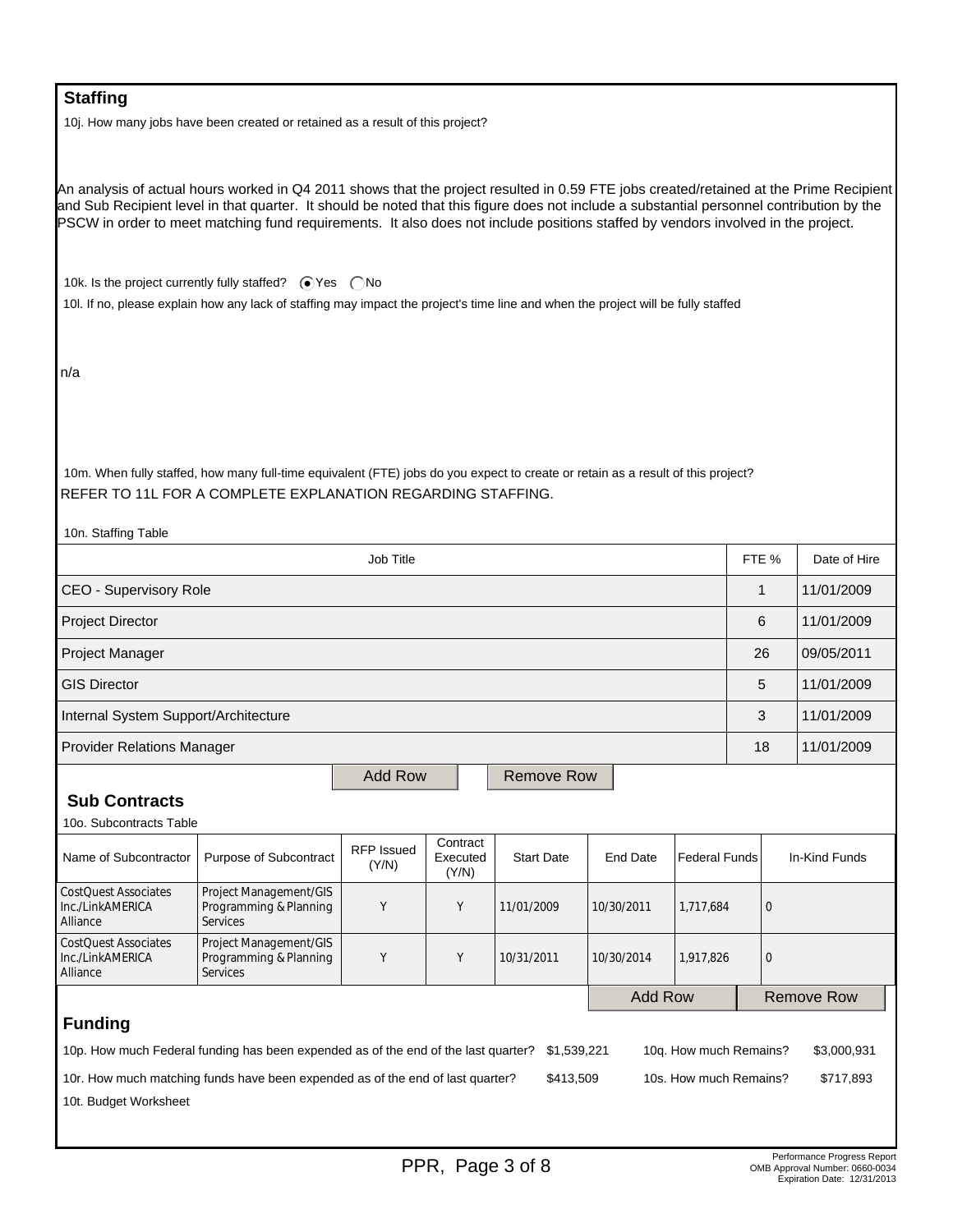| Mapping Budget Element           | Federal<br><b>Funds</b><br>Granted | Proposed<br>In-Kind | Total<br><b>Budget</b> | Federal<br>Funds<br>Expended | <b>Matching Funds</b><br>Expended | <b>Total Funds</b><br>Expended |
|----------------------------------|------------------------------------|---------------------|------------------------|------------------------------|-----------------------------------|--------------------------------|
| <b>Personal Salaries</b>         | \$417,150                          | \$472,331           | \$889,481              | \$0                          | \$168,517                         | \$168,517                      |
| <b>Personnel Fringe Benefits</b> | \$105,277                          | \$172,255           | \$277,532              | \$0                          | \$65,094                          | \$65,094                       |
| Travel                           | \$27,500                           | \$26,388            | \$53,888               | \$0                          | \$2,261                           | \$2,261                        |
| Equipment                        | \$62,418                           | \$0                 | \$62,418               | \$0                          | \$0                               | \$0                            |
| Materials / Supplies             | \$0                                | \$6,482             | \$6,482                | \$0                          | \$8,706                           | \$8,706                        |
| Subcontracts Total               | \$3,635,510                        | \$0                 | \$3,635,510            | \$1,539,221                  | \$0                               | \$1,539,221                    |
| Subcontract #1                   | \$1,717,684                        | \$0                 | \$1,717,684            | \$1,539,221                  | \$0                               | \$1,539,221                    |
| Subcontract #2                   | \$1,917,826                        | \$0                 | \$1,917,826            | \$0                          | \$0                               | \$0                            |
| Subcontract #3                   | \$0                                | \$0                 | \$0                    | \$0                          | \$0                               | \$0                            |
| Subcontract #4                   | \$0                                | \$0                 | \$0                    | \$0                          | \$0                               | \$0                            |
| Subcontract #5                   | \$0                                | \$0                 | \$0                    | \$0                          | \$0                               | \$0                            |
| Construction                     | \$0                                | \$0                 | \$0                    | \$0                          | \$0                               | \$0                            |
| Other                            | \$292,297                          | \$382,580           | \$674,877              | \$0                          | \$168,931                         | \$168,931                      |
| <b>Total Direct Costs</b>        | \$4,540,152                        | \$1,060,036         | \$5,600,188            | \$1,539,221                  | \$413,509                         | \$1,952,730                    |
| <b>Total Indirect Costs</b>      | \$0                                | \$71,366            | \$71,366               | \$0                          | \$0                               | \$0                            |
| <b>Total Costs</b>               | \$4,540,152                        | \$1,131,402         | \$5,671,554            | \$1,539,221                  | \$413,509                         | \$1,952,730                    |
| % Of Total                       | 80                                 | 20                  | 100                    | 79                           | 21                                | 100                            |

### **Hardware / Software**

10u. Has the project team purchased the software / hardware described in the application?  $\bigcirc$  Yes  $\bigcirc$  No

10v. If yes, please list

Laptop computer and software for Sub Recipient Project Manager (WI allocated portion): \$352.78

Laptop computer and software for Sub Recipient Vendor Relations Manager (WI allocated portion): \$339.48

Dell Precision T5500 Workstation w/ArcInfo C (WI allocated portion): \$3,458.59\*

 \*The ArcInfo software was a necessary purchase to enable CostQuest to run the validation script, on provider data, that NTIA & FCC require for the SBDD program. Purchasing the hardware/software bundle was the most cost effective way to acquire the needed software. Without the hardware the cost for the software alone would have been \$1000 higher. This expense was allocated evenly to each of the four LinkAMERICA states.

10w. Please note any software / hardware that has yet to be purchased and explain why it has not been purchased

\*\* Additional hardware and software in the amount of \$30,928 has been allocated for the "Address File" project approved in the Supplemental grant award.

\*\* Additional hardware and software in the amount of \$25,000 for the Mapping project has been approved in Year 5 via the Supplemental grant award. This equipment has not yet been purchased because it will not be needed until the last year of the project as the state assumes responsibility for hosting and management of the provider database and interactive maps. 10x. Has the project team purchased or used any data sets?  $\sqrt{\phantom{a}}\,\sqrt{\phantom{a}}\,$   $\gamma$ es  $\phantom{a}$  No

10y. If yes, please list

\*\*American Roamer: Market area boundary and speed data on mobile cellular providers - \$5147 \*\*Media Prints: Cable franchise boundary database - \$500

\*\*ExchangeInfo: Legal exchange area boundary database for Incumbent Local Exchange Carriers - \$3805 The above data sets were purchased for validation purposes in years 1 & 2. LinkAMERICA anticipates purchasing updates for these data sets in January 2011 for validation purposes in year 3.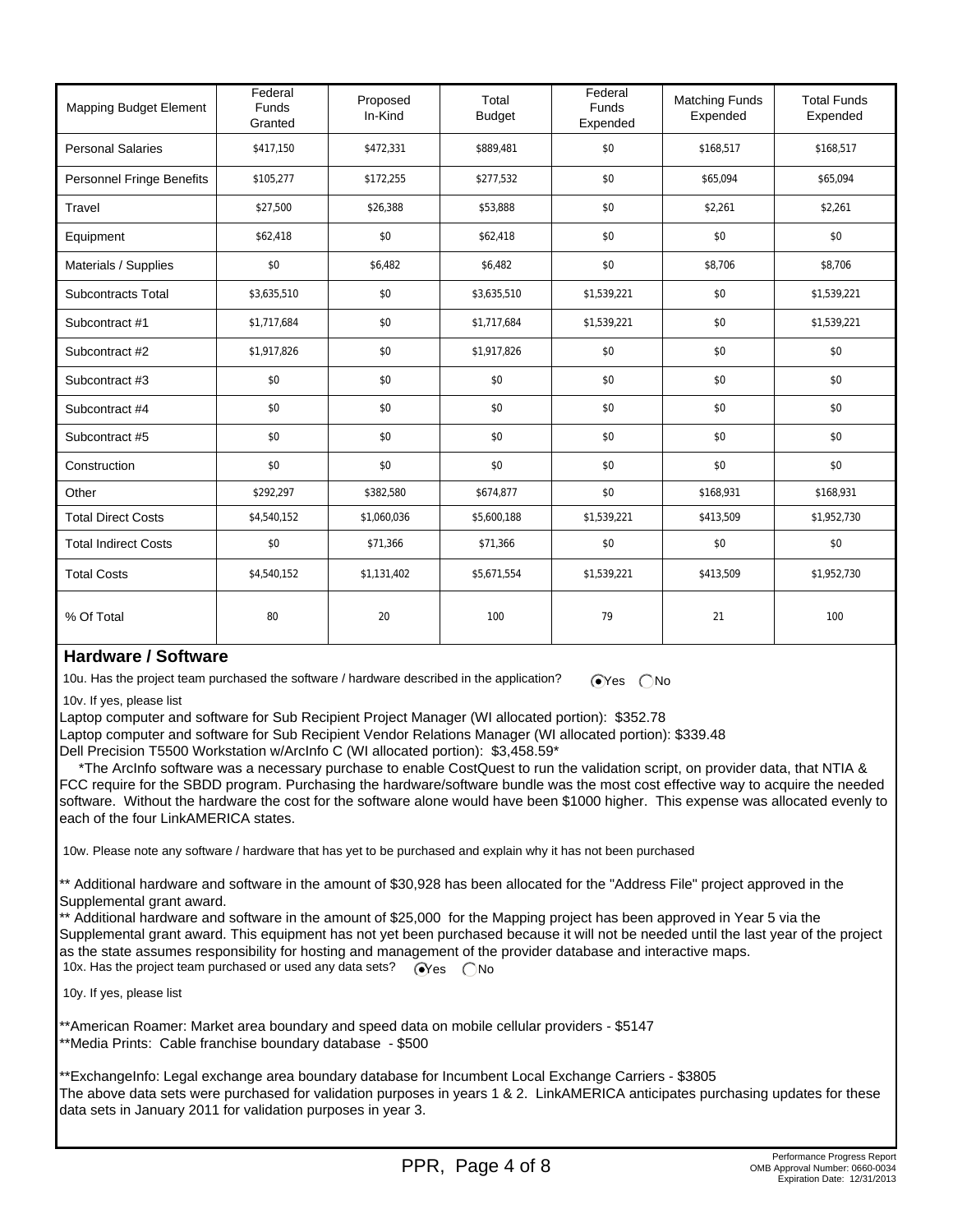10z. Are there any additional project milestones or information that has not been included?  $\bigcirc$  Yes  $\bigcirc$  No

10aa. If yes, please list

\*\*Data Collection Round 4 was submitted to NTIA on October 1, 2011. Status: Complete \*\*Check maps were created for participating providers in preparation of the Round 5 Data Collection. Status: Complete

 10bb. Please describe any challenge or obstacle that you have encountered and detail the mitigation strategies the project team is employing The move to 2010 Census vintage in Round 4 resulted in a significant change in block counts in the LinkAMERICA states, this change was reflected in the view of provider coverage on the interactive state map. As the NBM still reflects provider coverage using 2000 Census data, providers were confused when comparing their coverage on the two maps. Communication was sent to providers explaining the difference in their coverage as shown on the interactive state map vs the NBM. Additionally, we continue to encounter difficulty in reconciling reported provider speeds for some providers with the NTIA speed range parameters. We have identified providers whose reported data falls outside of the speed norms identified by NTIA, and are working with them on their submissions for Round 5.

 10cc. Please provide any other information that you think would be useful to NTIA as it assesses your Broadband Mapping Project Providers continue to be frustrated in the lag time between data collection and posting to the NBM and question the value of maps with such dated information. They are concerned that consumers won't be properly informed on their most recent efforts to expand broadband coverage. We encourage NTIA to make map updates a priority after each data submission round, and to be sensitive to the timing of the release of the updates. Additionally, sufficient time and instruction are needed before changes to the format and/or type of data being requested for a collection period, is communicated to the provider community. Asking for changes just prior to a collection period creates frustration for the provider community and makes it more difficult to collect the necessary information.

# **11. Broadband Planning**

 11a. Please describe progress made against all goals, objectives, and milestones detailed in the approved Project Plan. Be sure to include a description of each major activity / milestone that you plan to complete and your current status

The following are Year 1-2 Planning activities as described in the original project plan:

\*\*Key Stakeholder Interviews: Perform interviews with 20+ influential cross-disciplinary stakeholders within WI to determine most critical barriers to broadband expansion and adoption - Due: June 2010 - Status: Completed 28 interviews within scheduled time frame. \*\*Publish Initial Broadband Vision Summary and Videos - publish draft, review with stakeholders and state, and then finalize summary report of emerging state broadband priorities, including video clips highlighting key facts - Due Date: August 2010 - Status: Completed \*\*Wisconsin Household Broadband Survey - a statistically significant study of household internet usage and attitudes to help direct broadband planning - Due Date: December 2010 - Status: Completed

\*\*Develop Regional Planning Teams: Divide the state into appropriate regions and recruit local stakeholders and other in-state partners to draft regionally specific broadband development plans - Due Date: January 2011 - Status: Completed. Nine teams now formed, oriented and currently engaging in regional planning activities.

\*\*Draft Regional Broadband Investment Plans: Work with RPTs to identify most productive short-term activities to expand broadband access and adoption in each region. Publish plans for review within regions and by PSCW staff. Due Date: End of Q1 2011. Status: Completed

\*\*Final Regional Broadband Investment Plans: Publish final approved plans in each region. All 9 plans have been written. Work to finalize the plans is in process; including public forums to be held 1/31/12 and 2/7/12. Due Date: Q3 2011. Status: Pending Regional Plans transferred to local teams in 7 of 9 regions; the remaining 2 to be complete in Feb. 2012. Due Q4- Pending \*\*Develop up to five prototype engagement and outreach modules for implementation of regional plans in Years 3-5. Due 10/31/11 - Status: Completed

11b. Please describe any challenge or obstacle that you have encountered and detail the mitigation strategies the project team is employing

Attracting "ownership" commitment from local leadership has been more difficult in Wisconsin's two urban regions. The two urban teams continue to meet to address the ownership challenge. Though some momentum was lost in moving forward with implementation of all 9 plans, it is expected that scheduled public forums and the hiring of a state broadband director will be important steps forward in restoring lost momentum.

11c. Does the Project Team anticipate any changes to the project plan for Broadband Planning?  $\bigcirc$ Yes  $\bigcirc$ No

 11d. If yes, please describe these anticipated changes. Please note that NTIA will need to approve changes to the Project Plan before they can be implemented

We do not anticipate changes to the project plans for Years 1-2 or the Supplemental Capacity Building period (Years 3-5).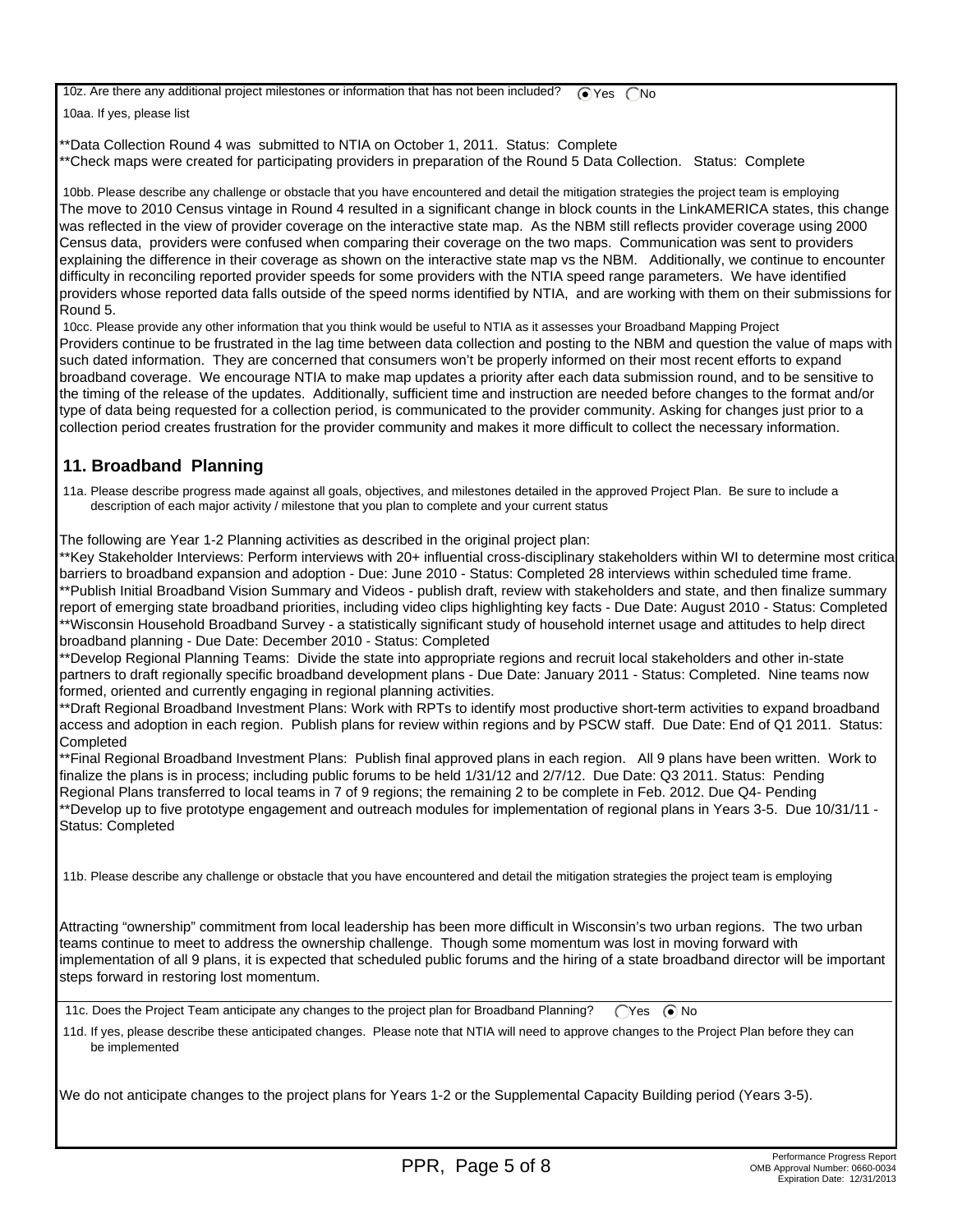| <b>Funding</b>                                                                                                          |             |             |          |          |          |             |  |
|-------------------------------------------------------------------------------------------------------------------------|-------------|-------------|----------|----------|----------|-------------|--|
| 11e. How much Federal funding has been expended as of the end of the last quarter? \$0<br>11f. How much Remains?<br>\$0 |             |             |          |          |          |             |  |
| 11g. How much matching funds have been expended as of the end of last quarter?<br>\$0<br>11h. How much Remains?         |             |             |          |          |          |             |  |
| 11i. Planning Worksheet                                                                                                 |             |             |          |          |          |             |  |
| <b>Personal Salaries</b>                                                                                                | \$0         | \$0         | \$0      | \$0      | \$0      | \$0         |  |
| Personnel Fringe Benefits                                                                                               | \$0         | \$0         | \$0      | \$0      | \$0      | \$0         |  |
| Travel                                                                                                                  | \$0         | \$0         | \$0      | \$0      | \$0      | \$0         |  |
| Equipment                                                                                                               | \$0         | \$0         | \$0      | \$0      | \$0      | \$0         |  |
| Materials / Supplies                                                                                                    | \$0         | \$0         | \$0      | \$0      | \$0      | \$0         |  |
| <b>Subcontracts Total</b>                                                                                               | \$0         | \$0         | \$0      | \$0      | \$0      | \$0         |  |
| Subcontract #1                                                                                                          | \$0         | \$0         | \$0      | \$0      | \$0      | \$0         |  |
| Subcontract #2                                                                                                          | \$0         | \$0         | \$0      | \$0      | \$0      | \$0         |  |
| Subcontract #3                                                                                                          | \$0         | \$0         | \$0      | \$0      | \$0      | \$0         |  |
| Subcontract #4                                                                                                          | \$0         | \$0         | \$0      | \$0      | \$0      | \$0         |  |
| Subcontract #5                                                                                                          | \$0         | \$0         | \$0      | \$0      | \$0      | \$0         |  |
| Construction                                                                                                            | \$0         | \$0         | \$0      | \$0      | \$0      | \$0         |  |
| Other                                                                                                                   | \$0         | \$0         | \$0      | \$0      | \$0      | \$0         |  |
| <b>Total Direct Costs</b>                                                                                               | \$0         | \$0         | \$0      | \$0      | \$0      | \$0         |  |
| <b>Total Indirect Costs</b>                                                                                             | \$0         | \$0         | \$0      | \$0      | \$0      | \$0         |  |
| <b>Total Costs</b>                                                                                                      | \$0         | \$0         | \$0      | \$0      | \$0      | \$0         |  |
| % Of Total                                                                                                              | $\mathbf 0$ | $\mathbf 0$ | $\Omega$ | $\Omega$ | $\Omega$ | $\mathbf 0$ |  |

# **Additional Planning Information**

11j. Are there any additional project milestones or information that has not been included?

Below are the key elements of LinkWISCONSIN Capacity Building and Technical Assistance project plan approved for yrs 3-5:

Capacity Building:

- \*\*Establish Wisconsin Statewide Broadband Director and refine Joint partner Capacity Bldg Plan Target Date: Mar 2012
- \*\*Finalize Statewide Broadband Investment Plan with nine regional chapters Date: June 2012
- \*\*Develop and Deploy Initial monitoring and evaluation (M&E) data collection tools Date: June 2012
- \*\*Design initial broadband capacity building training content and delivery plan; Deliver first interim M&E report: Date:Sept 2012
- \*\*Implement capacity building training in support of M&E field data collection Date: Dec. 2012
- \*\*First State Broadband Summit. Date: Dec. 2012
- \*\*Design and test prototype social and economic impact model and expand capacity training portfolio: Date: Mar. 2013
- \*\*Apply social and economic impact model for preliminary assessment of broadband investment cases. Date: June 2013 \*\*Launch delivery of year 4 capacity training series. Date: June 2013
- \*\*Prepare report on broadband investment and social economic impact and prepare second interim M&E report. Date: Sept. 2013
- \*\*Comprehensive Technical Review of M&E processes. Date: Dec. 2013
- \*\*Second annual broadband summit. Date: Dec. 2013
- \*\*Prepare and launch additional targeted capacity building training and enhance M&E data and processes as needed. Date:Mar. 2014
- \*\*Final M&E data collection update. Date: June 2014
- \*\*Prepare Final Report and transfer WI specific tools to in-state partner- Date: Sept. 2014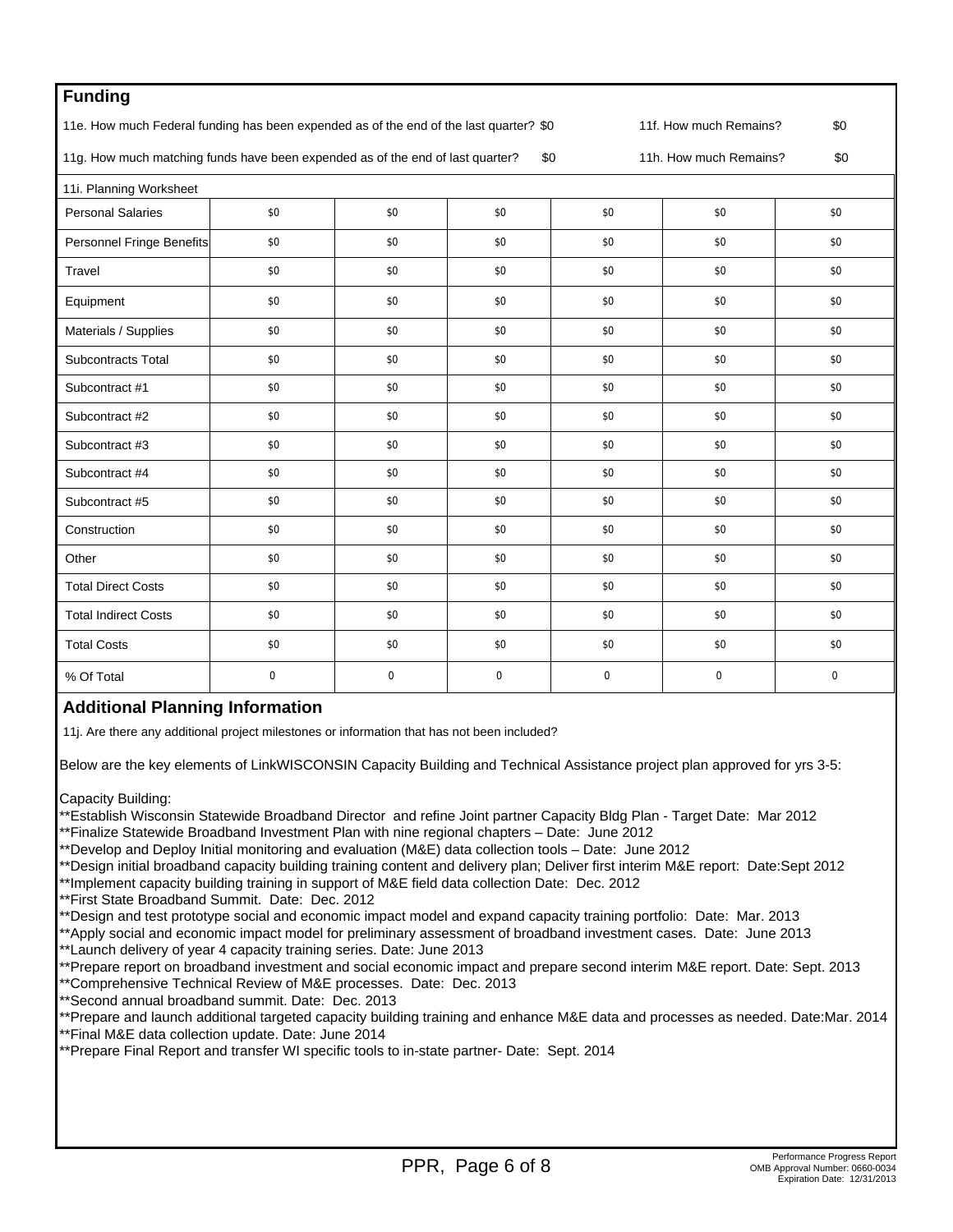#### Tech. Assistance:

\*\*Identify Technical Leaders across the State. Date: Mar. 2012

\*\* Training for Technical Leaders: Broadband technologies and broadband policy change- June 2012; Broadband technologies for use in rural areas - Sept.2012; Developments with Universal Service Funding and the CAF - Dec. 2012; Avenues of funding for BB projects - Mar 2013; WI CostModel - Sept 2013

11k. Please describe any challenge or obstacle that you have encountered and detail the mitigation strategies the Project Team is employing

In two of our nine regions, although plans were formulated and released for public input, we are still working to identify local/regional leadership organizations in these two areas to head up the transition from planning to implementation. We continue to explore options in these regions and expect progress soon.

11l. Please provide any other information that you think would be useful to NTIA as it assesses your Broadband Mapping Project

A change in staffing occurred in Q3 with the Project Manager leaving the program in September. The Provider Relations Manager was promoted to fill the vacancy and steps were taken to backfill that position. There was no impact to the project time-line as the Round 4 data collection period deadline had passed and the staff on hand was able to assist with needed tasks during the time the position was not staffed. A new Provider Relations Manager was hired in Q4. As the program has been fully staffed with the exception of this short interim, we do not expect any significant changes to the FTEs that have been reported to date. The Date of Hire for the Project Manager and Provider Relations Manager in 10N reflects the original date of hire for these positions.